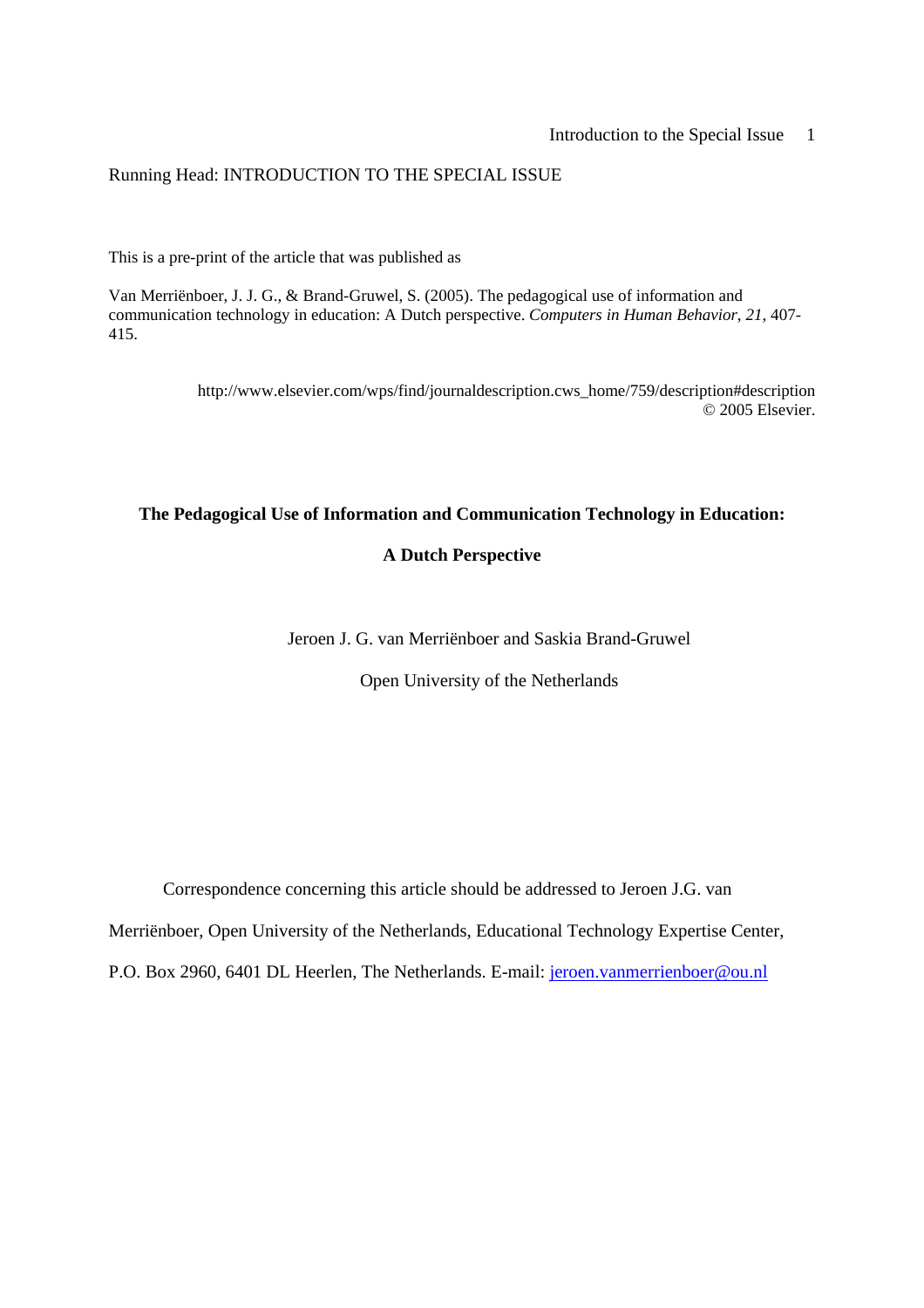#### Abstract

This special issue discusses Dutch research on Information and Communication Technology (ICT) in education. In this introduction, four broad research lines are distinguished: Policyoriented research, research on learning technologies, research on computer-based instructional design tools, and research on the pedagogical use of ICT. The focus of this special issue is on the last type of research. The main research questions, findings and conclusions of the six contributions are discussed. It is concluded that the most important directions for future research deal with the added value of ICT for *information* problem solving in resource-based learning, for *collaboration* using external representations and tools that provoke critical discussion and reflection, and for *simulation* in learning environments for competence based learning and discovery learning.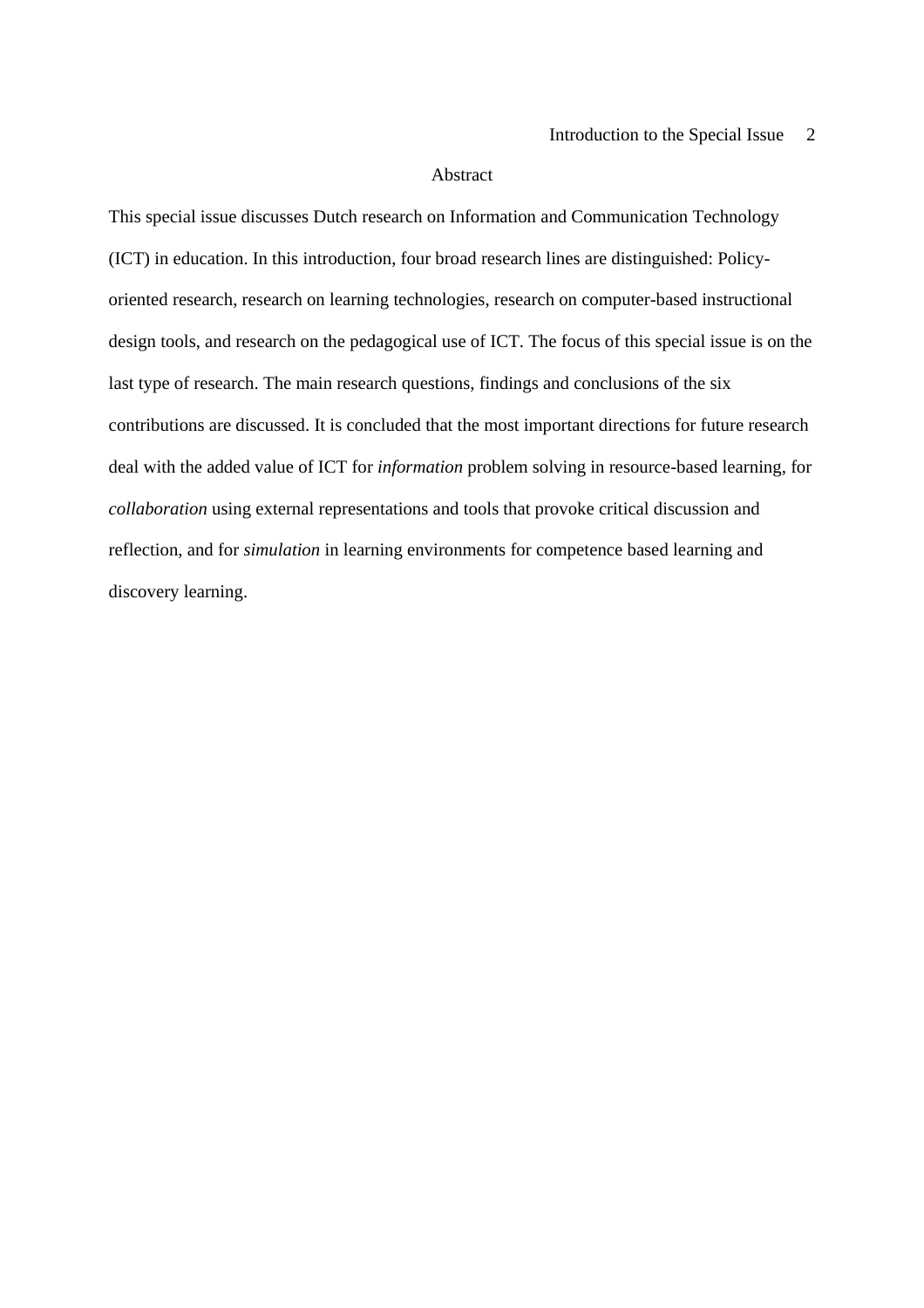The Pedagogical Use of Information and Communication Technology in Education:

## A Dutch Perspective

Each year, the American Educational Research Association (AERA) invites the Netherlands Educational Research Association (NERA) to organize an invited symposium at its Annual Conference. This symposium is typically prepared by one of the ten NERA divisions. In the year 2003, the relatively new division *Information and Communication Technology in Education* (for short, the NERA ICT division) had the honor to organize the invited symposium at the AERA Annual Conference in Chicago. The papers presented in Chicago gave an excellent impression of the kind of research on ICT and education that is currently conducted in The Netherlands. Therefore, it seemed a good idea to make this overview available for a broader public, and the intention to publish the set of papers as a Special Issue was a logical next step. We are grateful that *Computers in Human Behavior* was willing to consider this set of papers for publication.

This Introduction to the Special Issue will first discuss the state of affairs with regard to ICT and education in the Netherlands. Four broad research lines are distinguished, and this issue will focus on only one of them: research that is explicitly concerned with the pedagogical use of ICT in and outside schools. The second section positions the contributions to this Special Issue in the Dutch educational field. The main research questions, findings, and conclusions of each contribution are discussed. Third, some general conclusions are formulated. Future research directions should deal with information problem solving in resource based learning, collaborative learning using tools that promote critical discussion and reflection, and simulation in learning environments for experience based learning.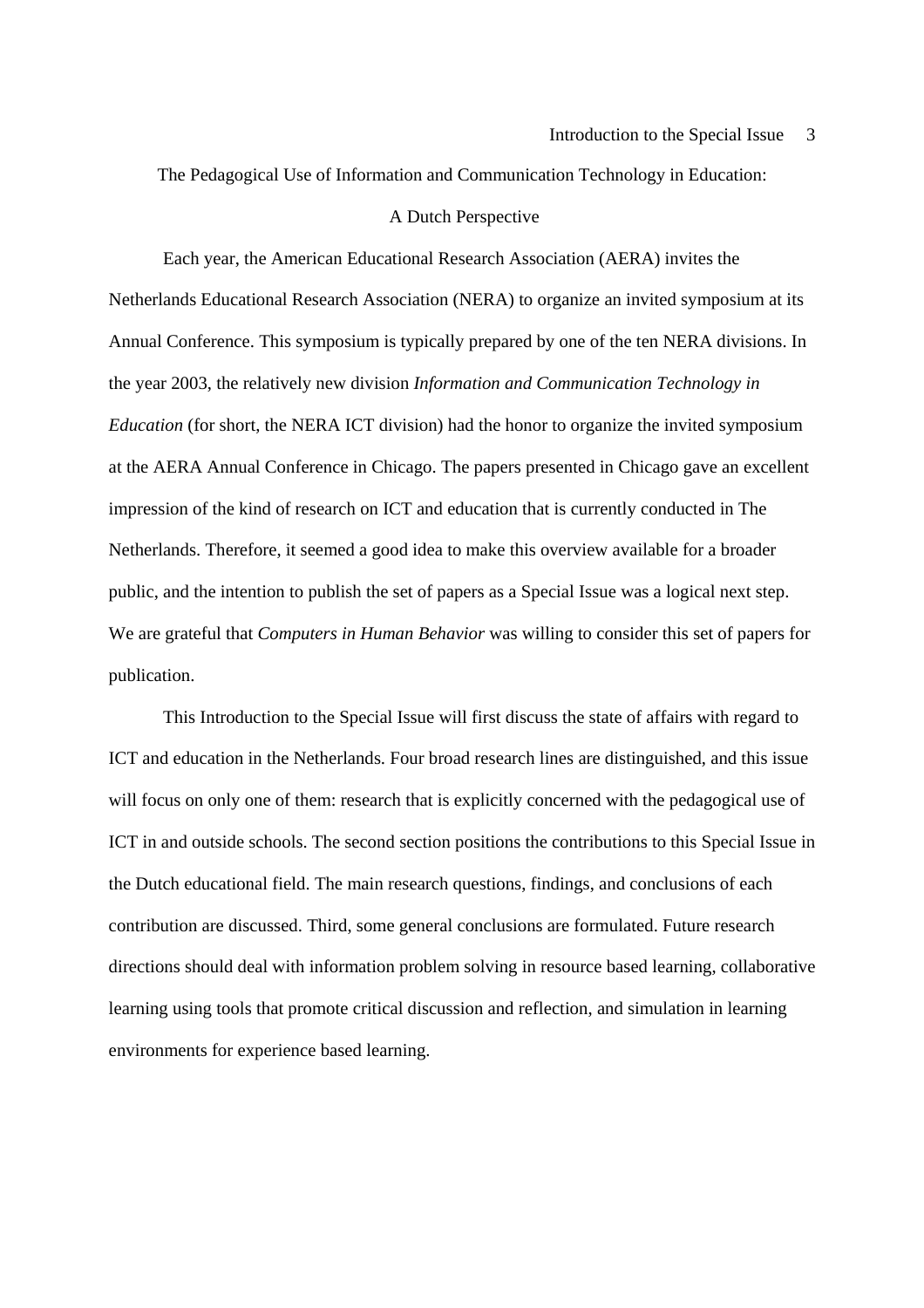## ICT and Education in The Netherlands

Four broad strands can be distinguished with regard to Dutch research on ICT and education: (1) policy-oriented research on ICT in education, (2) Research and Technology Development (RTD) in the field of learning technologies, (3) research on computer-based Instructional Design (ID) tools, and (4) research on the pedagogical use of ICT. *Policy-oriented research on ICT in education* is typically conducted under the authority of the Dutch Ministry of Education, Culture & Science, and organized in research programs such as 'ICT in Education', 'Education On Line' and the 'ICT monitor' (for an overview, see www.ictonderwijs.nl). In the Netherlands, the schools are responsible for the innovation of their own teaching, including the use of ICT, while the government stimulates and facilitates such innovation. Compared to other Western countries, the technical infrastructure available in Dutch schools is good. There are about 10 students per computer and all schools are connected to the Internet as well as 'Kennisnet' – a network especially for schools. A point of special attention has been and still is the schooling of teachers with regard to their ICT skills, but over the last years reasonable progress has been made in this respect. For the near future, policies will be mainly directed at solving two persistent problems, namely, the continuous lack of high-quality and affordable digital learning materials in schools and difficulties with applying ICT in such a way that it actually improves teaching and learning processes.

*RTD in the field of learning technologies* is mainly dealing with the fact that the development of sufficient high-quality learning contents proves to be extremely difficult. It requires considerable time, large budgets, and design and development expertise that are only scarcely available (Rosenberg, 2000). The dominant line of research focuses on enabling the reuse of learning materials. The basic idea is that once made, learning content could be used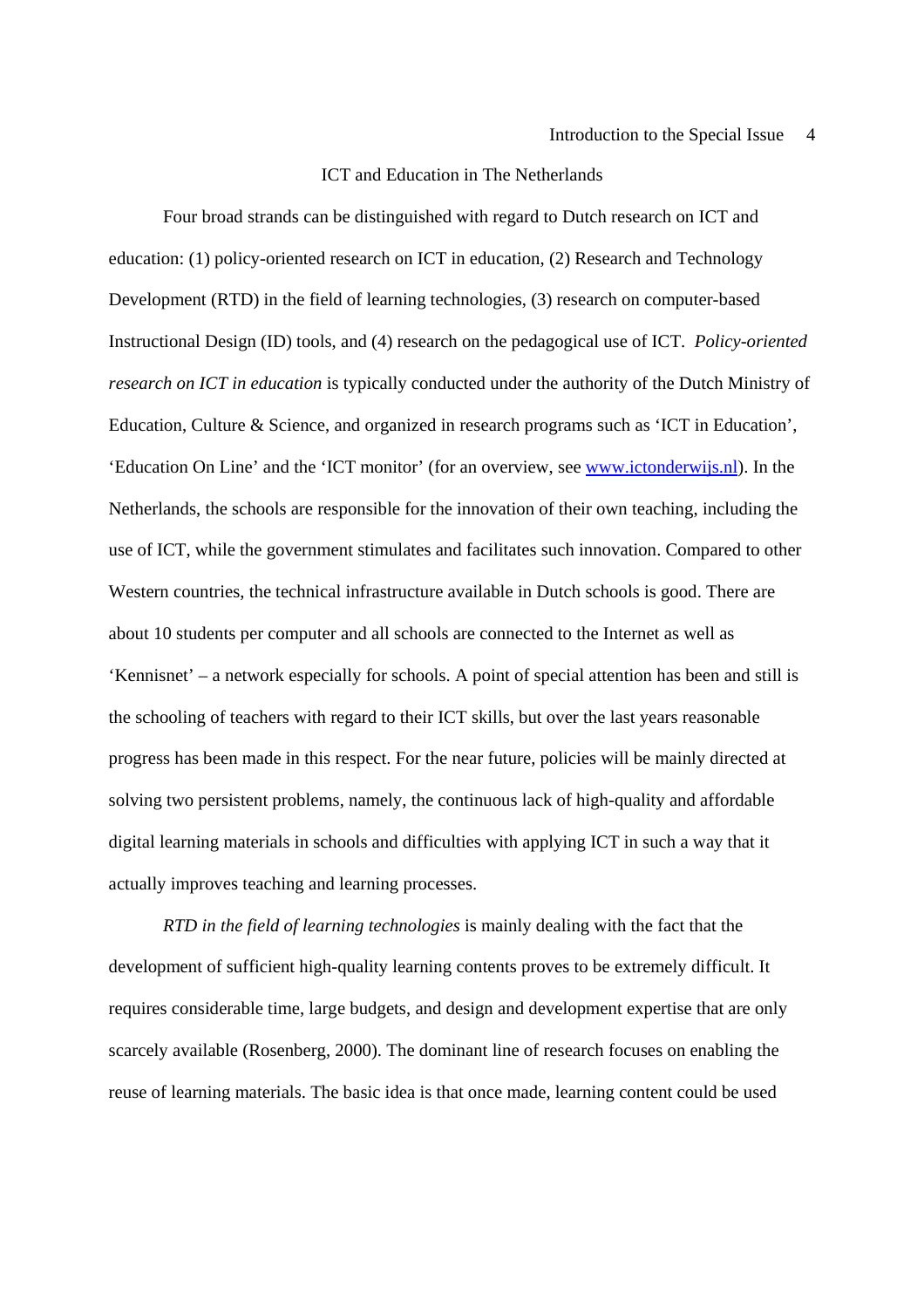many times in many different instructional settings. If the learning content is divided into small, modular chunks called "learning objects", developers will be able to combine and recombine these objects to create new learning content. Learning technology standards are intended to ensure that learning objects will be developed, organized, and distributed in a uniform manner. Such standards hardly deal with pedagogical issues because the claim is made that standardization should be "pedagogically neutral". Nevertheless, even a neutral approach should offer the opportunity to implement the widest possible variety of instructional methods in such a way that reusability is still warranted. At the Open University of the Netherlands, a generic instructional structure for learning objects was described by means of an Educational Modeling Language (EML; Koper & Manderveld, in press), which is currently in the process of being standardized by the Learning Design group of the IMS Global Learning Consortium (IMS-LD; Koper, Olivier, & Anderson, 2002).

Third, *research on computer-based ID tools* studies how ICT may help designers or teachers to perform the ID process, that is, to apply the ADDIE cycle (analysis, design, development, implementation and evaluation) in an effective and efficient fashion. Van Merriënboer and Martens (2002) describe a number of tools for analyzing tasks or contents and to design blueprints for lessons or training programs (i.e., pre-authoring tools), to develop instructional materials (i.e., authoring tools such as Authorware or Toolbook), and to implement and evaluate instruction (i.e., post-authoring tools). As is the case for RTD in the field of learning technologies, the main goal of this line of research is to make the process of developing high-quality learning contents quicker and cheaper.

Finally, *research on the pedagogical use of ICT* mainly studies how ICT may improve teaching and learning processes (Jochems, van Merriënboer, & Koper, 2003). The focus of this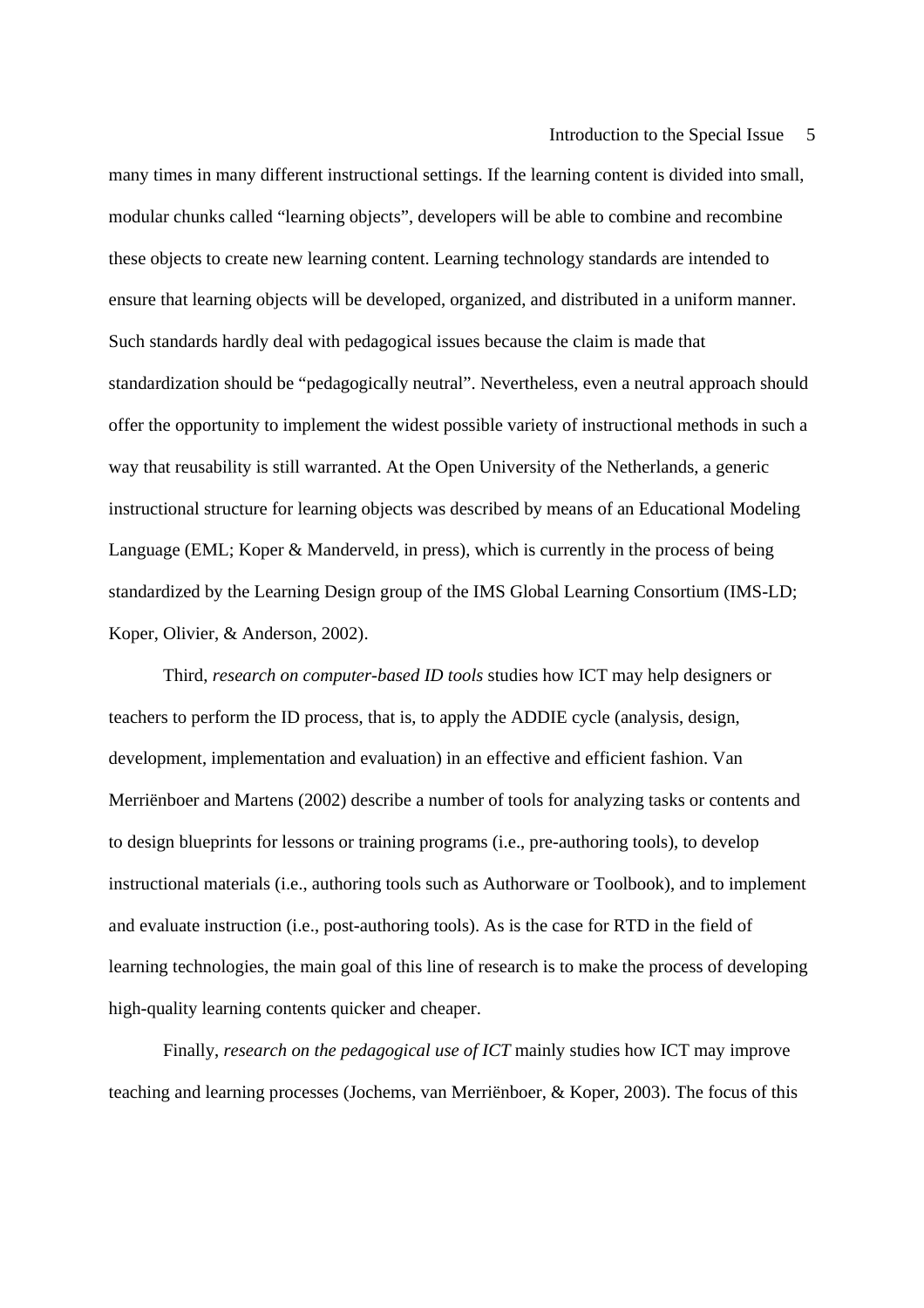Special Issue is on this third line of research. While most Dutch researchers will probably agree that ICT *per se* cannot improve instructional processes (cf., Clark, 1994), it should be clear that ICT may, at least in principle, enable the use of innovative instructional methods that may help to make learning more effective, efficient and appealing. This pertains both to delivery strategies, which are instructional methods for conveying the instruction to the learner and/or for receiving and responding to input from the learner, and to organizational strategies, which are instructional methods for organizing the learning tasks and the contents that have been selected for instruction (Reigeluth, 1983). For instance, ICT may enable the collaboration between learners that are distributed in space or time (i.e., permit a delivery strategy that would, under the given circumstances, not be possible without ICT) or enable learners to work, in the classroom, in a simulation environment that allows them to study the effects of different policies on the economical growth of a country (i.e., an organizational strategy that could never be applied in the classroom without the use of ICT). The six contributions that from part of this Special Issue are all in search of such an added value of ICT. They will be briefly discussed in the next section.

### The Pedagogical Use of ICT in Education

The contributions to this special issue are representative for the whole broad field of education. The first contribution by Hans van der Meij, Kerst Boersma, Jules Pieters and Rupert Wegerif is concerned with the use of ICT in *elementary schools*. The second contribution by Simone Löhner, Wouter van Joolingen, Elwin Savelsbergh and Bernadette van Hout-Wolters is positioned in *secondary schools*, and the third contribution by Gijsbert Erkens, Jos Jaspers, Maaike Prangsma and Gellof Kanselaar is also dealing with secondary schools but focuses on the last phase in secondary education, which is in the Netherlands called the *'Study House'*. The fourth contribution by Saskia Brand-Gruwel, Iwan Wopereis and Yvonne Vermetten deals with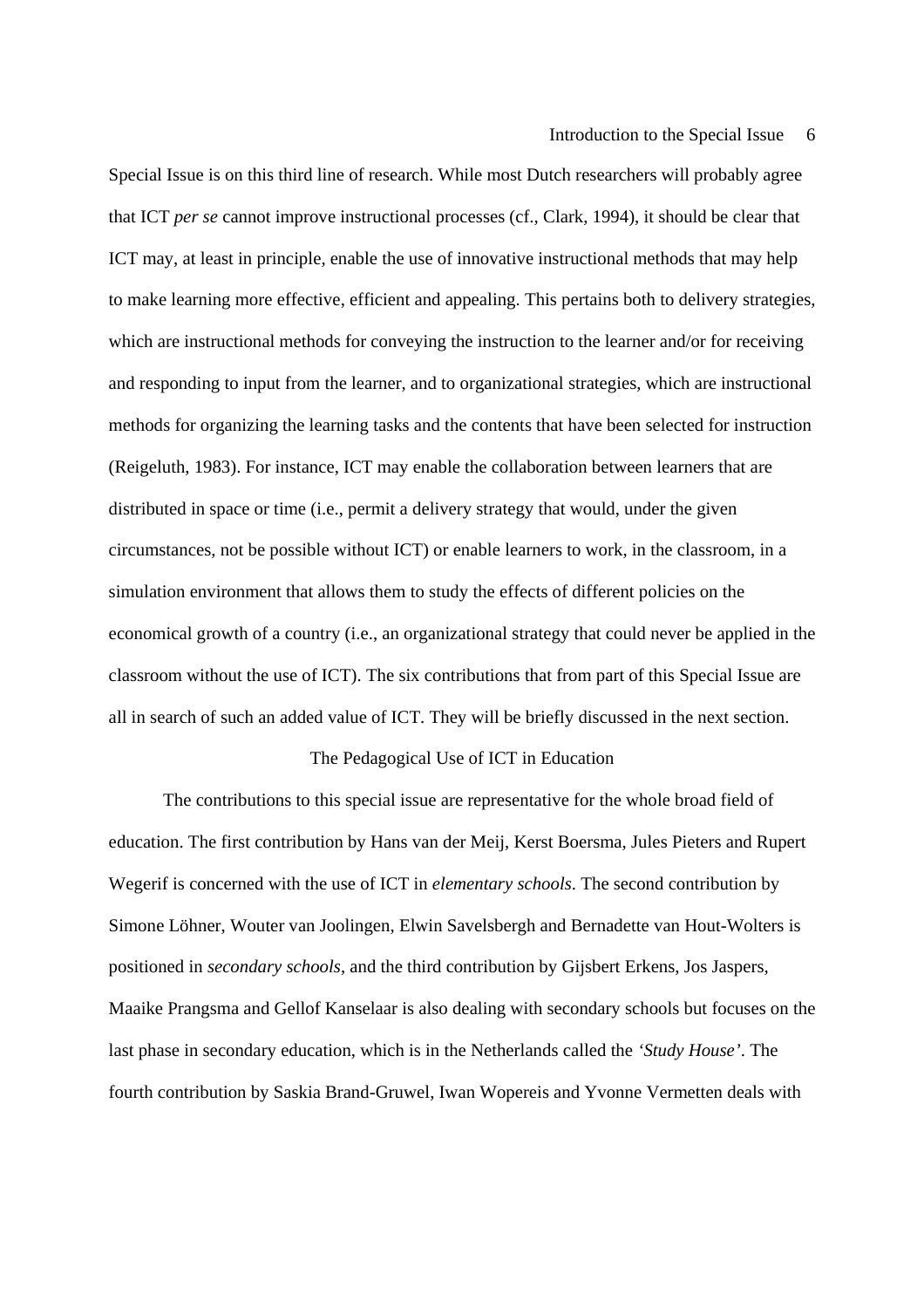*tertiary and post-tertiary education*, studying Psychology freshmen and PhD students. The fifth contribution by Judith Gulikers, Theo Bastiaens and Rob Martens is also positioned at the tertiary level, but now studying *lifelong learning* at a distance teaching university. To close the circle, the sixth and final contribution by Joke Voogt, Marinus Almekinders, Jan van den Akker and Bert Moonen discusses an *in-service program for teachers*, dealing with the integration of ICT in the classroom.

The contribution *An examination of interactional coherence in email use in elementary school* (van der Meij et al.) reports a study of email use in elementary school. An analytic model consisting of a contextual, rhetorical and semantic dimension is proposed as a means to measure interactional coherence. The contextual dimension is critical for the embedded use of email. It characterizes the situation in which email is used and it determines its functionality. One of the important features of this dimension is the task children must accomplish. The use of email must actually support the realization of this task. In this study the children could engage in dialogues to help them in dealing with a complex assignment in the domain of design and technology. The children worked in design groups on an ill-structured problem (i.e., the construction of a plane). Email was used to extend the dialogues as each group communicated with another group from another school that had the same task. The rhetorical dimension describes the general dynamics of communicating through email. These dynamics include aspects such as turn-taking and communication threads. The semantic dimension focuses on what and how is communicated. The main concern here is to qualify the content of an interaction, but also to focus on motivation and emotion. Students' emails are analyzed using a coding system based on the analytic model. Results reveal a direction towards mutual understanding as exhibited by, among others, a majority of statements dealing with the children's learning experiences, a fair share of attention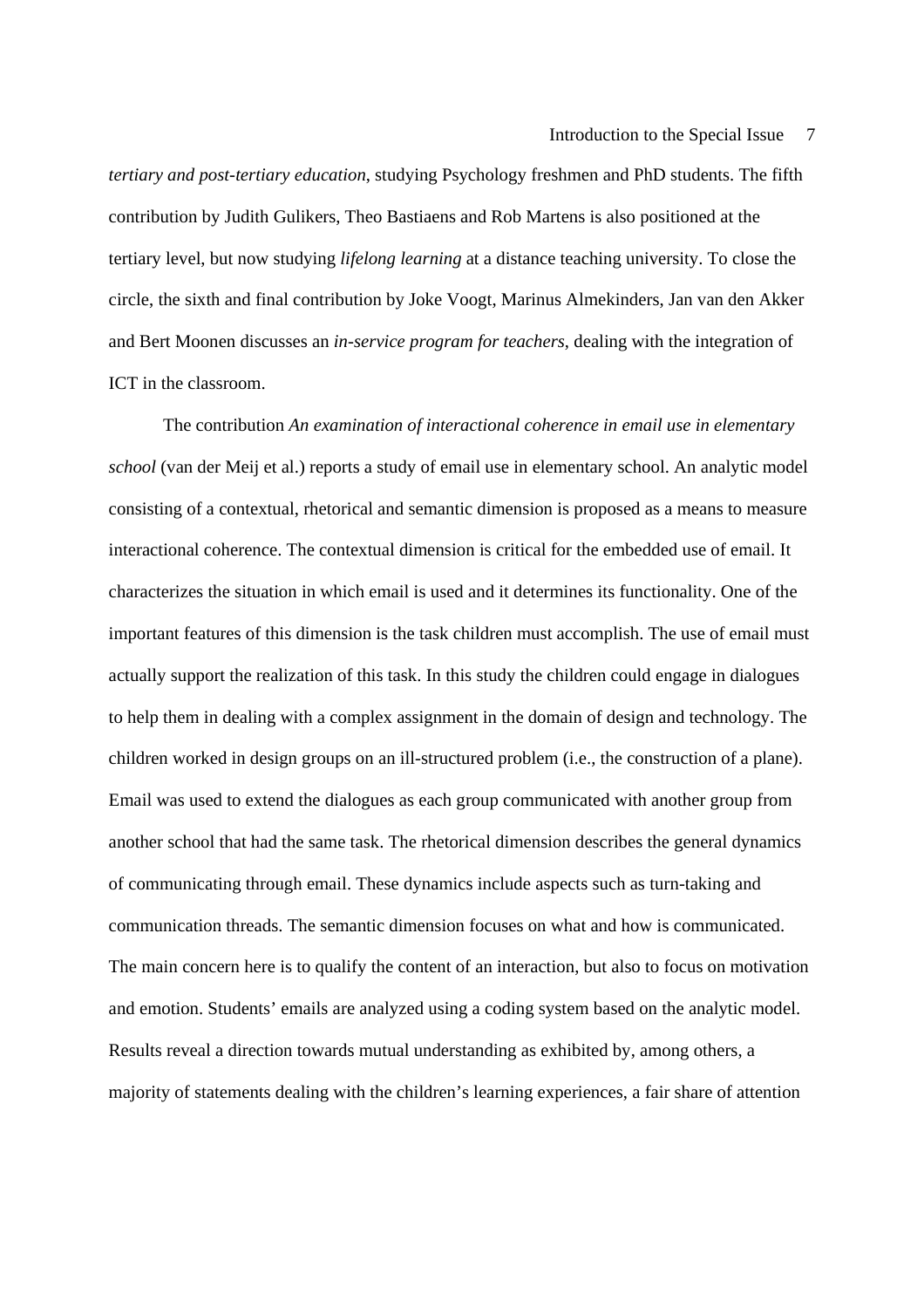to the process of communication, and questions that mainly serve to promote a sharing of information and experiences. The conclusion is that email can be a proper medium for engaging children in dialogues as conversations.

The second contribution, *Students' reasoning during modeling in an inquiry-learning environment* (Löhner et al.), studied secondary school students working in dyads on a computermodeling task with a textual or a graphical representation. A task about the temperature regulation inside a house was implemented in a discovery-learning environment. During their work on the modeling task, all learners' actions were logged and conversations were recorded and analyzed in order to find out if different external representations lead to different reasoning activities and, more specifically, to differences in the way the collaborating students communicate about the models they are constructing. A normative description of the modeling process forms the basis for analyzing the data. Four categories of reasoning actions were distinguished: orientation, hypothesis generation, experimentation and evaluation. Results reveal that in both groups (with graphical and textual representation) students spend most of their time during inquiry modeling on scientific reasoning activities. Furthermore, it was found that students in the graphical condition designed more experiments with their own model, formulated more qualitative hypotheses, and spent more time evaluating their own model than students working with a textual representation. Overall, the results indicate that students have great difficulties with performing the modeling task in a systematic manner.

The third contribution, *Coordination processes in computer supported collaborative writing* (Erkens et al.), concerns a groupware environment for secondary education students that enables students to collaborate in writing an argumentative essay. The TC3-groupware (Text, Composer, Computer supported & Collaborative) offers access to relevant information sources, a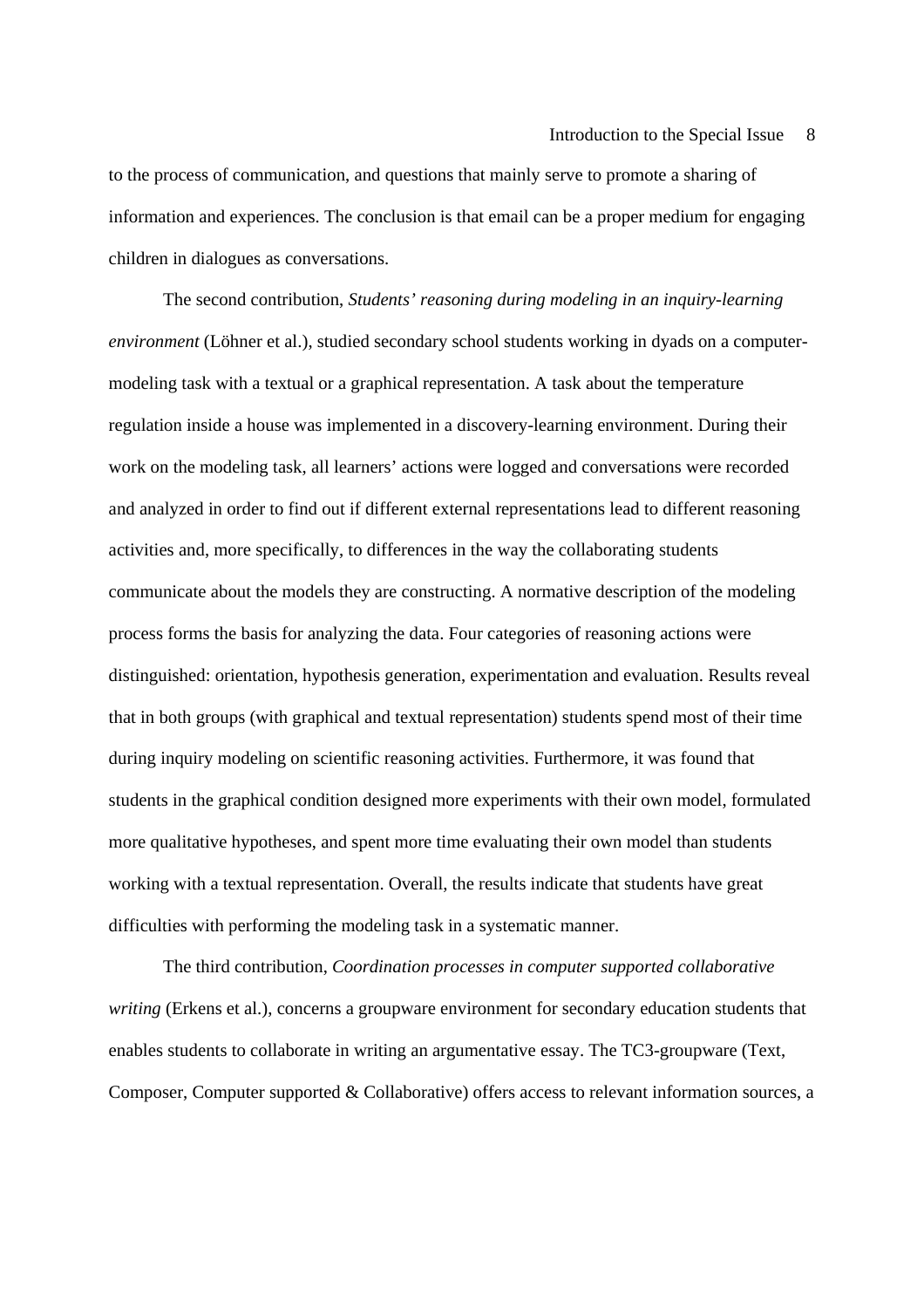private notepad, a chat facility and a shared word processor. Two planning tools could be integrated in the groupware: a shared argumentation diagram for content generation (Diagram tool) and a shared outline facility for content linearization (Outline tool). Both tools could be combined with an advisor that facilitated the use of the Diagram or the Outline tool. Different conditions were created (with or without a planning tool or a combination of tools) in order to investigate the relation between task-related planning activities and collaborative coordination on the one hand, and the quality of the argumentative text on the other hand. In all the conditions pairs of students wrote an argument on cloning or organ donation. The argumentations (measured by the textual structure, segment argumentation, overall argumentation and audience focus) and student chats (measured by task activities and communication processes) were analyzed. Results reveal that coordination and planning of the writing activities are crucial for the quality of the argumentations. Furthermore the Outline tool in the TC3-groupware was more successful than the Diagram tool. The use of the Outline tool had a positive effect on the dialogue structure, the coordination process and the quality of the writing product.

The fourth contribution, *Information problem solving by experts and novices: Analysis of a complex cognitive skill* (Brand-Gruwel et al.), describes the analysis of the complex cognitive skill of information problem solving. University freshman ('novices') and PhD students in their final year ('experts') had to write an argument for a consumer's magazine on the keeping qualities of food and its durabilities date. The Internet had to be used to gather the necessary information. The main aim of the study was to make a decomposition of the information problem solving skill and to compare experts and novices in order to gain insight in the most critical subskills. With a coding system based on a preliminary model the thinking-aloud protocols of the participants, who had to ventilate all their thoughts during accomplishing the task, were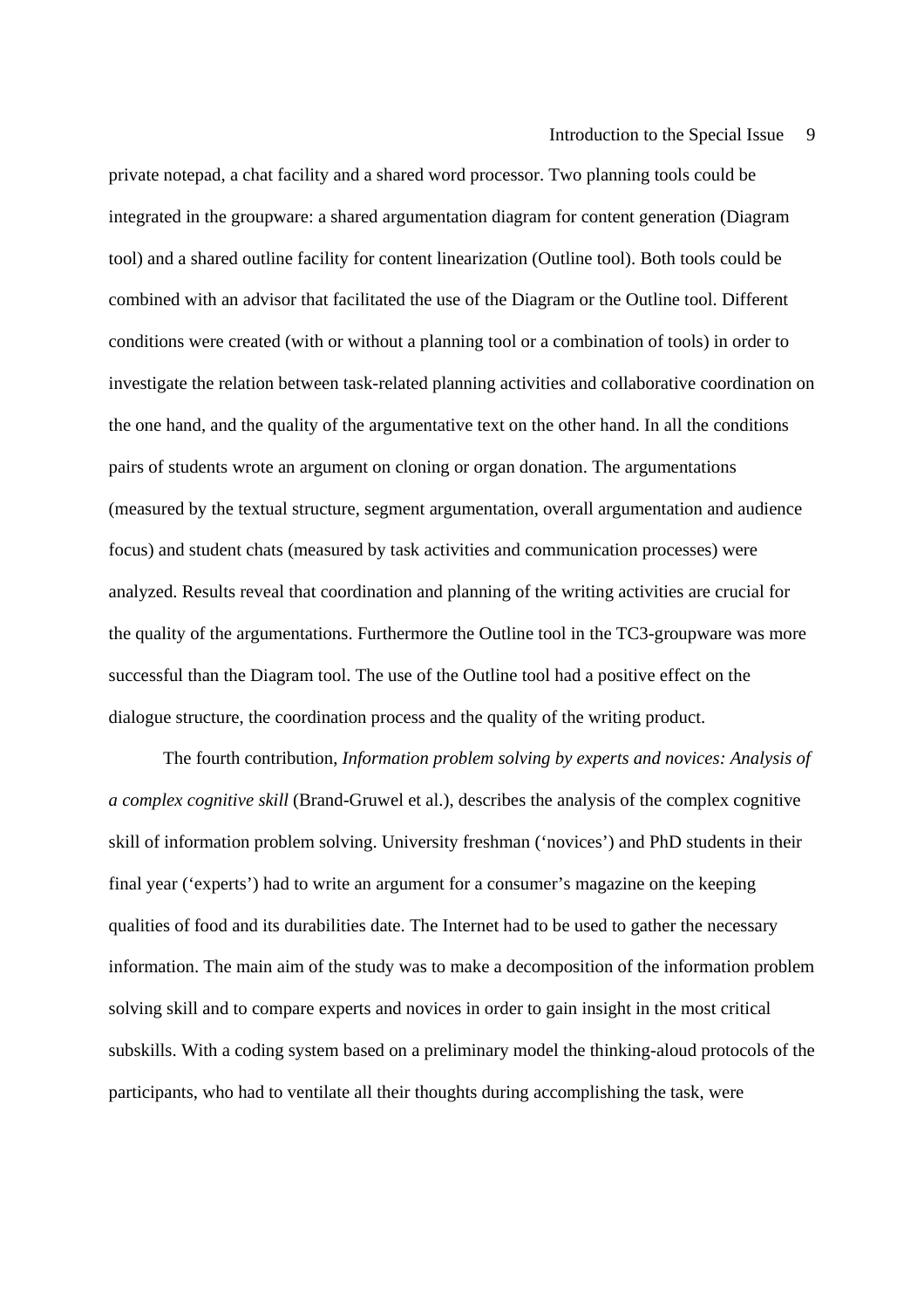analyzed. Five main skills were identified: define problem, search information, scan information, process information, and organize and present information. Furthermore, subskills and regulation processes were described. The comparison between the experts and the novices revealed that experts spend more time to define the problem and more often activate their prior knowledge, elaborate on the content, and regulate their process. Experts and novices did not differ in the way they searched the Internet. These findings formed the basis for formulating instructional guidelines for teaching information problem solving.

The fifth contribution, *The surplus value of an authentic learning environment* (Gulikers et al.), aims to gain insight in the value of using authentic tasks and, especially, authentic learning environments in teaching. The study is situated in the field of higher (distance) education and lifelong learning. It focuses on the central type of learning in electronic competence-based environments, namely, learning by performing realistic tasks. The main research question is if the measure of authenticity of the e-learning environment in which the learning tasks are performed has an impact on learning outcomes and student experiences. Two electronic learning environments for counselors or junior consultants were compared: an authentic environment with many multimedia features to create a virtual organization (i.e., a consultancy firm) and a non-authentic, text-only version. A remarkable result from this study is that students in the authentic learning environment did not perform better on a performance test and factual knowledge test than students in the non-authentic environment. Furthermore, the students experienced the authentic environment not as more "realistic" or more motivating than the non-authentic environment. So, it seems that all the—expensive—extra's that make the 'virtual organization' more authentic do not lead to better learning outcomes.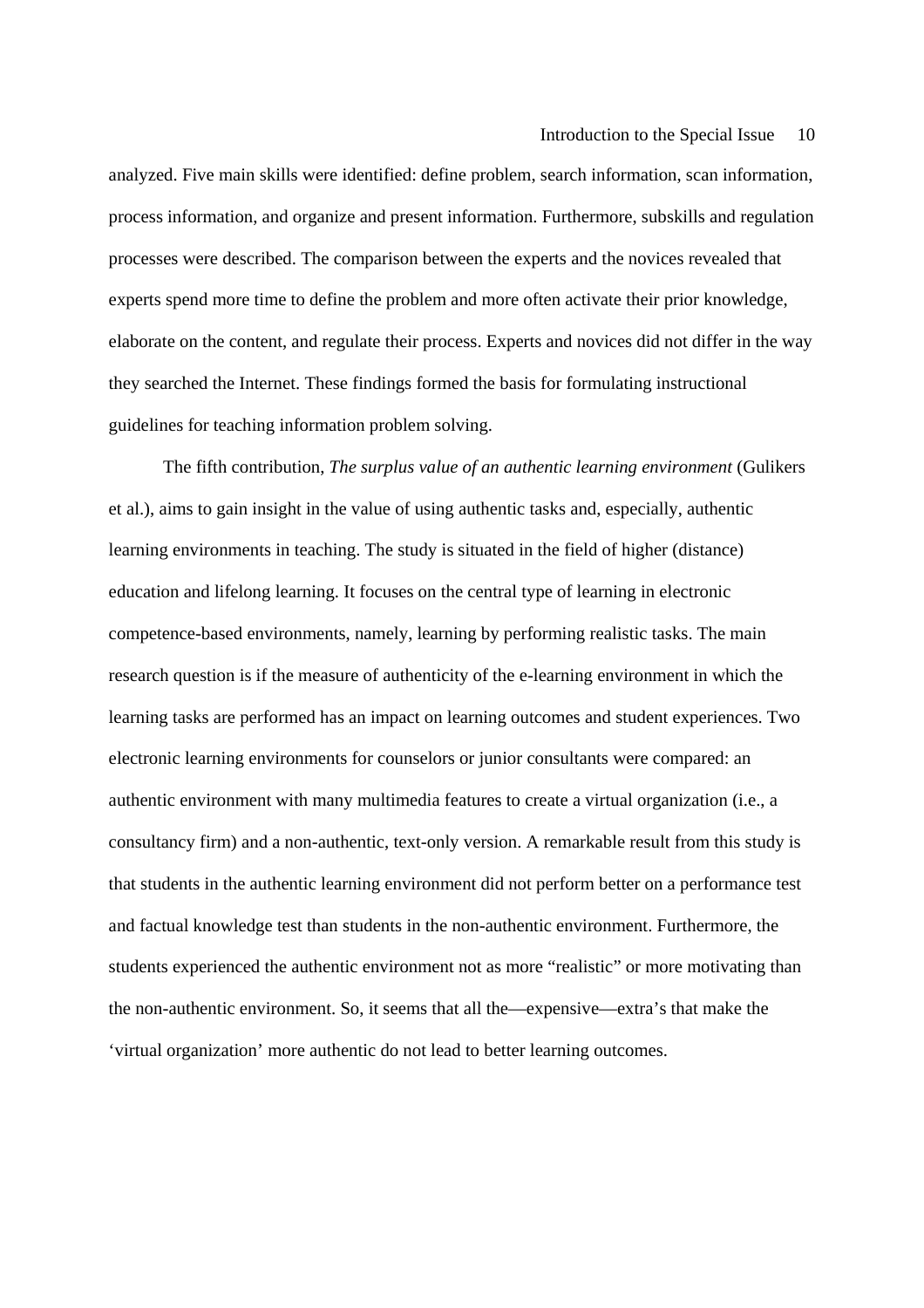The sixth and final contribution, *A blended 'in-service' arrangement for classroom technology integration: Impacts on teachers and students* (Voogt et al.), discusses the implementation of technology in education as a complex innovation. This study determines the effects of 'blended' in-service arrangements for implementing technology in secondary education on teachers and students. In the 'blended' approach workshops are alternated with periods in school during which the participating teachers could communicate, by using the Internet, with each other and exchange classroom materials. In the first study foreign language teachers (German and French) participated in workshops and in-service networks. The teachers got the assignment to use the Internet in their classrooms and discuss their experiences using the network. Interviews, classroom observations, questionnaires and analyses of the electronic communication reveal that teachers' attitudes changed positively during the implementation, that for almost all observed lessons the implementation of the technology was a success, and that the students were highly motivated. The second study, which was a Dutch-Russian collaborative project, aimed at (a) supporting physics teachers with the implementation of technology in a learner-centered approach for physics teaching and (b) exploring the potential of the WWW in an in-service arrangement. The same kind of in-service arrangements and measurements were used as in the first study. Results reveal that teachers were positive and said that they had learned a lot about the technology and the learner-centered approach. Also student satisfaction increased. The general conclusion is that 'blended' in-service arrangements seems promising for supporting teachers in implementing complex innovations, such as starting to use technology in their teaching.

Two discussion chapters conclude this Special Issue. Brent Wilson from the University of Colorado at Denver and Bob Tennyson from the University of Minnesota critically discuss the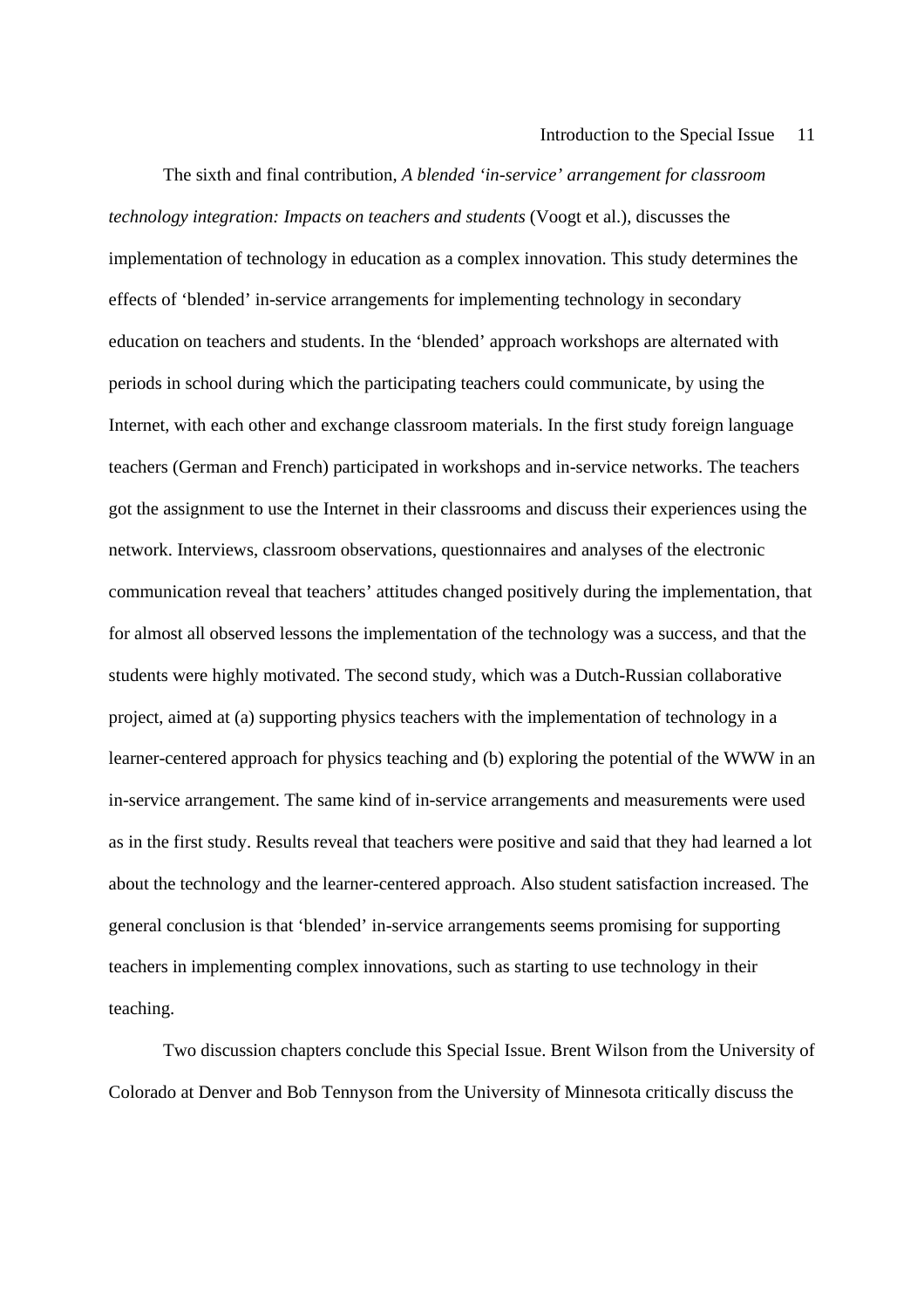different contributions. They also reflect on the state of affairs regarding the pedagogical use of ICT in Dutch education and discuss some salient differences between The Netherlands and the United States of America.

# Conclusion and Future Directions

Traditionally, the added value of ICT in education is mainly related to the increased flexibility of delivery strategies, making it possible to learn independent of time and place and in one's own preferred tempo. This can for instance be found in the study by van der Meij et al., in which elementary school children discuss their designs for flying objects with children from other elementary schools; and the study by Voogt et al., in which Russian teachers in rural areas discuss their lesson plans with teachers who might be located thousands of miles away. However, most contributions to this special issue do not deal with flexibility issues. Instead, they claim that the added pedagogical value of ICT lies in new ways of organizing learning tasks and learning contents.

With regard to instructional methods that concern organizational strategies, three conclusions pertain to educational changes dealing with (1) information, (2) communication and collaboration, and (3) simulation. With regard to information, ICT makes it possible to confront students with more information than has ever been possible before (e.g., by using the Internet) and to present large amounts of relevant as well as irrelevant information. Yet little is known about the effects of these changes. For instance, Gulikers et al. claim that the availability of irrelevant information is characteristic of an authentic environment, but their results seem to imply that learning in such an authentic environment is not always effective. Brand-Gruwel et al. also show that novice learners have great difficulties to find what they are looking for in a system of Resource Based Learning (RBL), where students have to perform an authentic task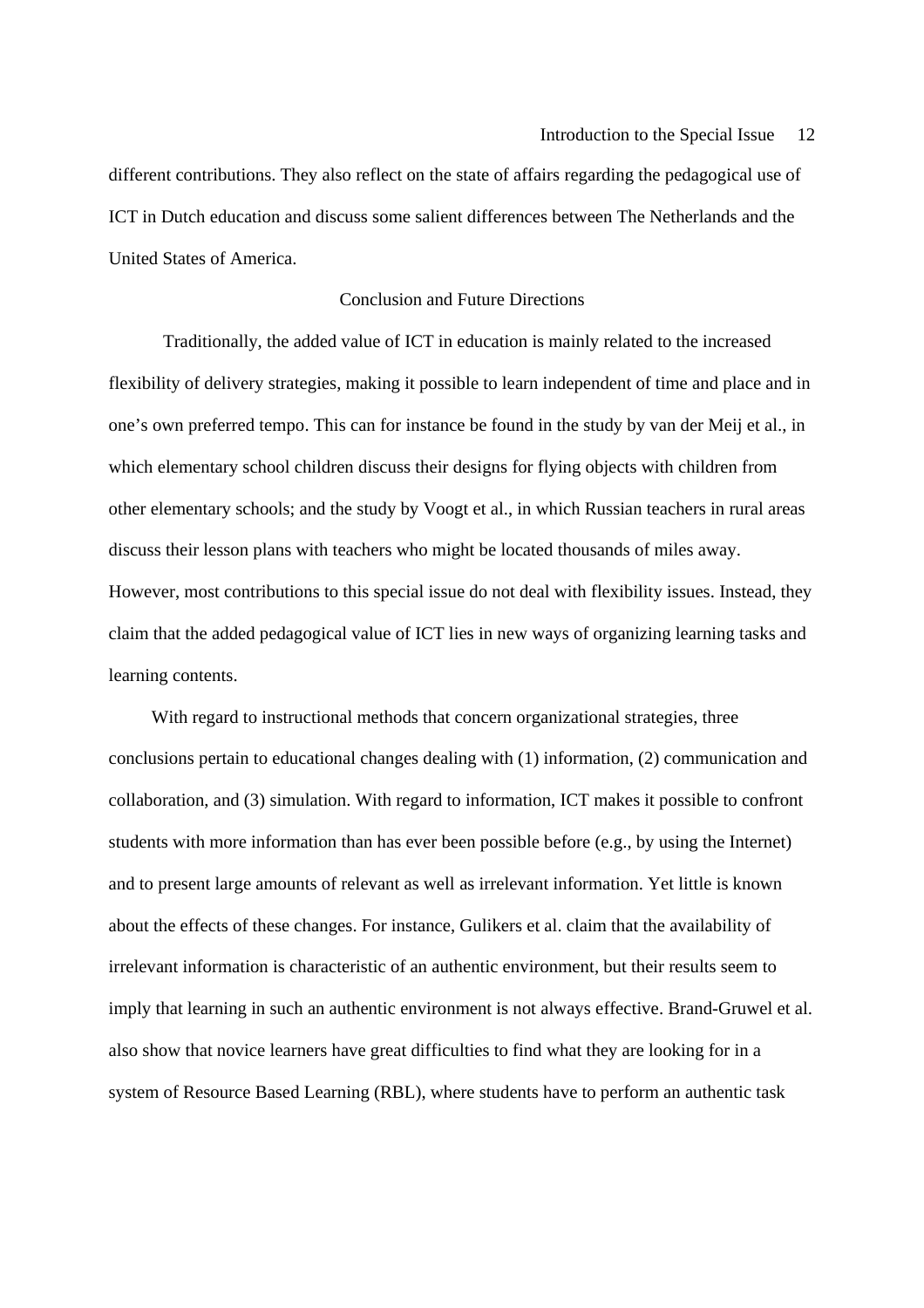and search for necessary information on the Internet. Future research should investigate the effects of information load, information (ir)relevance, and information redundancy on learning but also develop new instructional methods that help students to develop the complex skills for coping with the information overload in our society.

Second, ICT enables new forms of communication and collaboration between learners. The added value is typically not related to the communication facilities *per se*, but to the use of—dynamic—external representations and tools that allow students to collaborate in a fashion that would hardly be possible without ICT. For instance, in the study by Löhner et al. students work together in building runnable computer models in a discovery learning environment, and in the study by Erkens et al. students work on a common text using tools that stimulate them to discuss the topics that will be dealt with and the outline of the text. Also in other studies, communication facilities are mainly used to enrich a process of learning by design: Children are provoked to reflect on their design for flying objects in the study by van der Meij et al., and teachers are provoked to think about their lesson designs in the study by Voogt et al. The point is that ICT should enable the use of instructional methods that enhance reasoning, provoke critical thinking, and deepens understanding. Future research should precisely aim at the further development of such reflective, knowledge generating activities or "epistemic games" (Sherry & Trigg, 1996).

Last but not least, ICT enables the use of (complex) simulation in education. In our view, this is probably the most important added pedagogical value. It fits very well with modern instructional theories that focus on the performance of real-life tasks as the driving force for learning (see Merrill, 2002). The general assumption is that realistic or authentic learning tasks help learners to integrate the knowledge, skills and attitudes necessary for effective task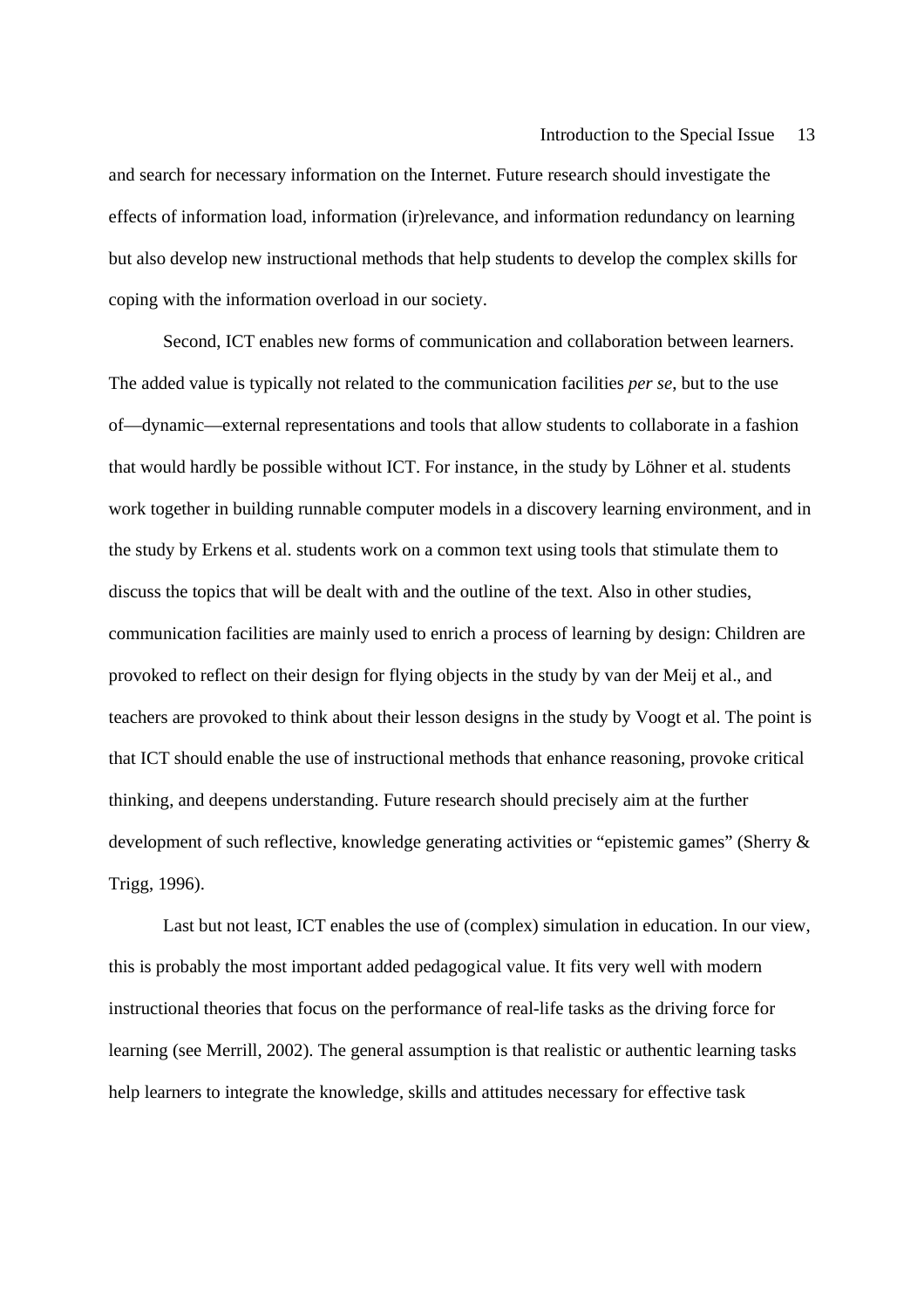performance, and eventually enables them to transfer what is learned to their daily life or work settings. As described in the contributions by Löhner et al. and Gulikers et al., ICT enables the use of such simulated task environments in regular classroom or distance teaching settings and allows for experimentation, discovery and experience-based learning. Future research should carefully examine the necessary nature of authenticity and, especially, the required similarity between the environment in which the learning tasks are performed and reality. It seems plausible that authentic learning tasks must be carefully sequenced from simple to complex, that these tasks need to be performed in environments that gradually increase fidelity (i.e., similarity with reality) if learners acquire more expertise, and that learners' task performance is scaffolded by well-chosen means of problem solving support (see van Merriënboer, Kirschner, & Kester, 2003).

Summarizing, the main conclusion that can be drawn from the contributions to this Special Issue is that in the field of education the abbreviation ICT can best be replaced by ICST, meaning *Information, Collaboration, and Simulation Technology*. Three main questions for future research on the pedagogical use of technology in education are then: How can we best help learners to profit from the wealth of information that is nowadays available and easily accessible through the Internet? How can we promote effective collaboration between learners in order to improve their learning? And how can simulated task environments best be used to bring experience-based learning to the classroom?